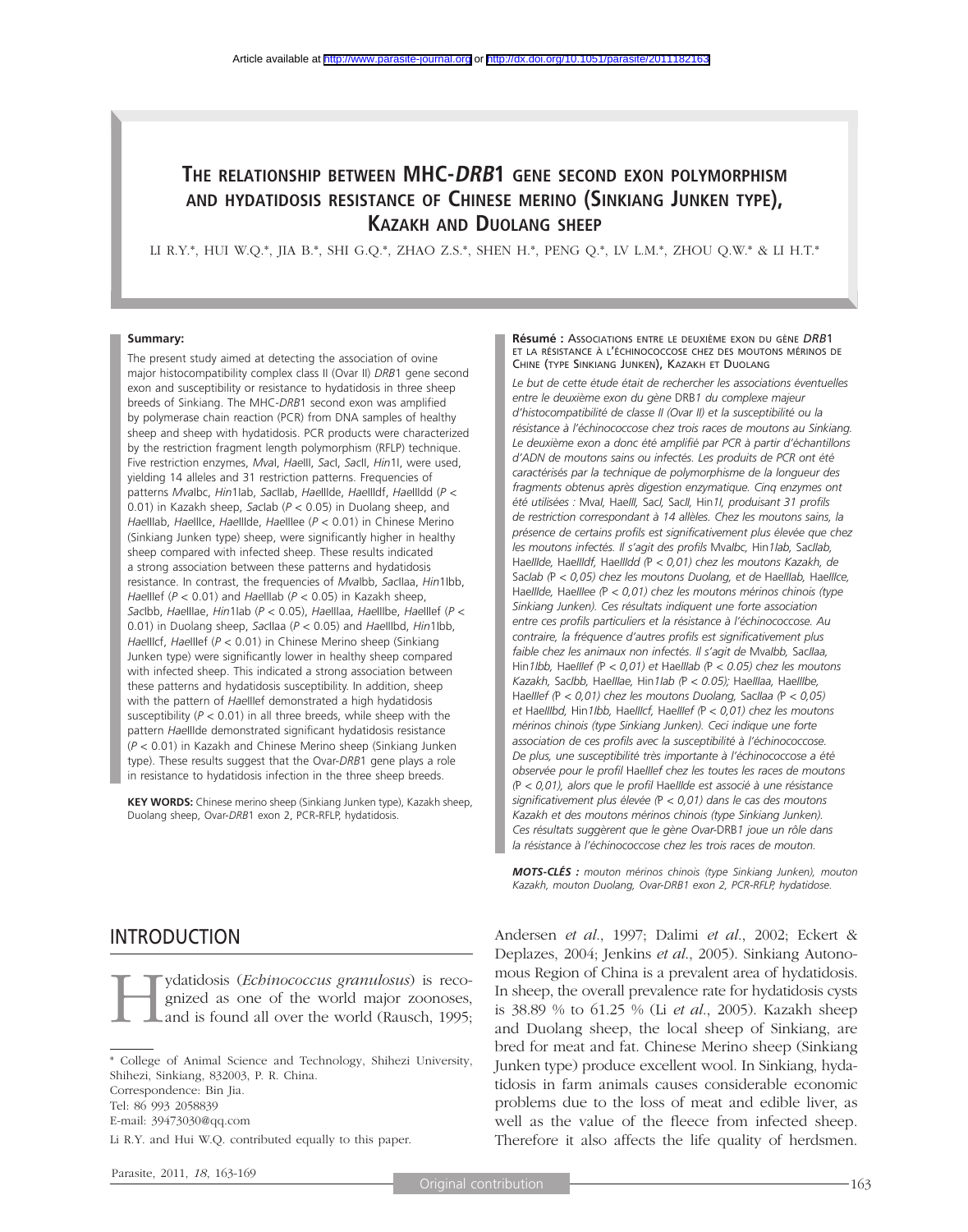In recent years, many animal breeding studies have focused on MHC genes as candidate genes for disease resistance and susceptibility. The MHC is a multigene family that controls immunological self/non-self recognition. They include genes for cell surface glycoproteins that present peptides of foreign and self proteins to T cells, thereby controlling both cell- and antibody-mediated immune responses (Klein, 1986). A striking characteristic of MHC genes is their extreme polymorphism.

Diversity driven by pathogens implies a strong association between MHC alleles and patterns of resistance to specific autoimmune or infectious diseases. Such a link was first shown for chickens, in which the B21 haplotype (MHC class IIB) confers the strongest resistance to the herpes virus responsible for Marek's disease (Briles *et al*., 1977; Longenecker & Gallatin, 1978). Equally well known is the role of the chicken class I MHC in providing resistance to the Rous sarcoma virus (Schierman & Collins, 1987; Kaufman & Venugopal, 1998). The polymorphism of Ovar-*DRB*1 plays an important role in resistance to nematode infection in the Suffolk breed (Sayers *et al*., 2005).

MHC Class II Ovar-*DRB*1 was chosen as the immune response gene in this study because it is highly polymorphic, transcribed, and there are over 100 different *DRB*1 alleles reported in Genbank based upon either restriction fragment length polymorphisms (RFLP) or the deduced amino acid sequence for the β1 domain encoded by exon 2 (Dutia *et al*., 1994; Schwaigger *et al*., 1996; Jugo & Vicario, 2001; Konnai *et al*., 2003; Herrmann *et al*., 2005). Others have shown specific MHC-*DRB*1 alleles associate with resistance and/or less severe clinical signs in human hydatidosis (Gottstein *et al*., 1996; Li *et al*., 2003). Konnai *et al*. (2003) detected the Ovar-*DRB*1 exon 2 polymorphisms of Suffolk sheep by polymerase chain reaction restriction fragment length polymorphism (PCR-RFLP).

In the present study, the polymorphism of the class II Ovar-*DRB*1 exon 2 was detected by PCR-RFLP analysis in three sheep breeds. We characterized the relationship between the Ovar-*DRB*1 exon 2 polymorphism and hydatidosis resistance, and screened the genotypes associated with hydatidosis resistance and susceptibility in each sheep breed. Results of the present study may play an important role in developing new sheep breeds that are resistant to hydatidosis.

# MATERIALS AND METHODS

### ANIMALS SAMPLING AND SAMPLE PREPARATION

Blood samples of Chinese Merino sheep (Sin-<br>kiang Junken type; 604 healthy animals and<br>425 animals with hydatidosis) were donated kiang Junken type; 604 healthy animals and 425 animals with hydatidosis) were donated

by agricultural construction division 9 in Sinkiang. Blood samples of Duolang sheep (122 healthy sheep and 70 sheep with hydatidosis) were donated by agricultural construction division 3. Blood samples of Kazakh sheep (400 healthy sheep and 302 sheep with hydatidosis) were donated by agricultural construction division 4. The sheep with hydatidosis were distinguished from healthy sheep by a commercially available enzyme-linked immunosorbent assay (ELISA) kit (Shenzhen Combined Biotech Co., Ltd, Shanghai, China). Genomic DNA were obtained from whole blood by phenol-chloroform method (Liu *et al*., 1997), and stored in a - 20 °C freezer until analysis.

### DESIGN OF OVAR-*DRB*1 EXON 2-SPECIFIC PRIMERS AND PCR AMPLIFICATION

The second exon of Ovar-*DRB*1 was amplified by PCR in two rounds. The first round of PCR was performed with primers OLA-ERB1 (5'-CCG GAA TTC CCG TCT CTG CAG CAC ATTTCT T-3') and HL031 (5'-TTT AAA TTC GCG CTC ACCTCG CCG CT-3') (adopted from Konnai *et al*., 2003). We subjected 100 ng of genomic DNA to PCR amplification in a total volume of 20 µl, containing  $1.5 \text{ mM } MgCl<sub>2</sub>$ ,  $120 \text{ µM } dNTP$ ,  $0.2 \text{ mM}$ each primer, and 1.5 U of Taq polymerase (TIANGEN Biological Engineering Technology And Service Company, Beijing, China). Reactions were performed in a thermocycler (Bio RAD, Germany) under the following conditions: a single cycle of 5 min at 94 °C, followed by 15 cycles of 94 °C for 30 s, 50 °C for 30 s, and 72 °C for 60 s, with a final extension at 72 °C for 10 min. We used 3 µl of the resulting mixture and primers OLA-ERB1and OLA-XRBI (5'-AGC TCG AGC GCT GCA CAG TGAAAC TC-3') (adopted from Konnai *et al*., 2003) for the second round of PCR. The cycling conditions for the second round were: a single cycle of 5 min at 94 °C, followed by 30 cycles of 94 °C for 30 s, 63 °C for 30 s, and 72 °C for 60 s with a final extension at 72 °C for 10 min.

### POLYMORPHISM DETECTION BY RFLP

PCR products (10 µl) from the second round were digested for 4 h at 37 °C with 5 U of *Mva*I, *Hae*III, *Sac*I, *Sac*II, or *Hin*1I (Shanghai Sangon Biological Engineering Technology And Service Co., Ltd., Shanghai, China) in a total volume of 20 µl. The products of enzyme digestion were analyzed by a 2.5 % or 3 % agarose gel electrophoresis.

### STATISTICAL ANALYSIS

Hardy-Weinberg equilibrium of Ovar-*DRB*1 genotypes was analyzed by  $\chi^2$  test. The distribution of genotypic frequency in healthy sheep and sheep with hydatidosis within a breed was analyzed by  $\chi^2$  test. SPSS version 13.0 was used for statistical analysis.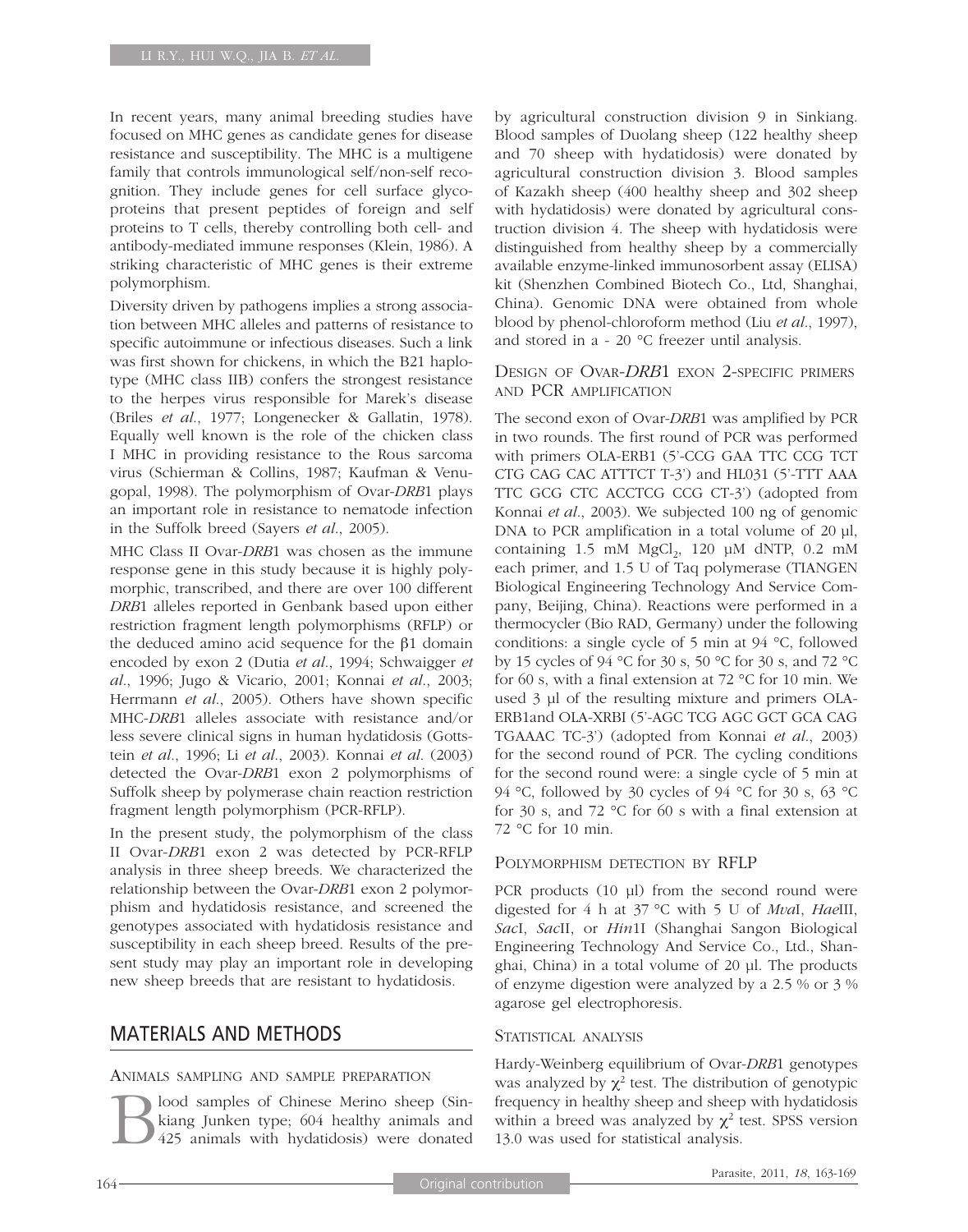| <b>Restriction enzymes</b> |                      |                              |                    |
|----------------------------|----------------------|------------------------------|--------------------|
| SacI                       | aa (296bp)           | ab (296bp/208bp/88bp)        | bb $(208bp/88bp)$  |
| Hin1I                      | aa (296bp)           | ab (296bp/178bp/118bp)       | bb $(178bp/118bp)$ |
| MvaI                       | bb (123bp/87bp/86bp) | bc $(210bp/123bp/87bp/86bp)$ | cc(210bp/86bp)     |
| SacII                      | aa (296bp)           | ab (296bp/229bp/69bp)        | bb $(229bp/69bp)$  |

Table I. – PCR-RFLP genotypes of the second exon of the MHC-*DRB*1 gene.

| Genotypes | Restriction fragments (bp) | Genotypes | Restriction fragments (bp) |
|-----------|----------------------------|-----------|----------------------------|
| HaeIII aa | 173/71/48/4                | HaeIII af | 173/159/71/52/48/14/4      |
| HaeIII bb | 173/123                    | HaeIII bd | 173/159/123/14             |
| HaeIII cc | 159/137                    | HaeIII be | 173/159/123/71/66          |
| HaeIII dd | 159/123/14                 | HaeIII cd | 159/137/123/14             |
| HaeIII ee | 159/71/66                  | HaeIII ce | 159/137/71/66              |
| HaeIII ff | 159/71/52/14               | HaeIII cf | 159/137/71/52/14           |
| HaeIII ab | 173/123/71/48/4            | HaeIII de | 159/123/71/66/14           |
| HaeIII ac | 173/159/137/71/48/4        | HaeIII df | 159/123/71/52/14           |
| HaeIII ad | 173/159/123/71/48/4        | HaeIII ef | 159/71/66/52/14            |
| HaeIII ae | 173/159/71/66/48/4         |           |                            |

Table II. – The genotypes of PCR-RFLP by restriction enzyme *Hae*III in the second exon of the Ovar-*DRB*1 gene.



Fig 1 – Electrophoretic patterns of PCR product of the second exon of Ovar-*DRB*1 in Kazakh sheep, M: PUC19 DNA marker.



Fig 2 – Electrophoretic patterns of the second exon of Ovar-*DRB*1 digested with *Sac*I in Kazakh sheep, M: puc19 DNA marker.



Fig 3 – Electrophoretic patterns of the second exon of Ovar-*DRB*1 digested with *Hin*1I in Kazakh sheep, M: puc19 DNA marker.



Fig 4 – Electrophoretic patterns of the second exon of Ovar-*DRB*1 digested with *Mva*I in Kazakh sheep, M: puc 19DNA marker.



Fig 5 – Electrophoretic patterns of the second exon of Ovar-*DRB*1 digested with *Sac*II in Kazakh sheep, M: puc19 DNA marker.



Fig 6 – Electrophoretic patterns of the second exon of Ovar-*DRB*1 digested with *Hae*III in Kazakh sheep, M: puc19 DNA marker.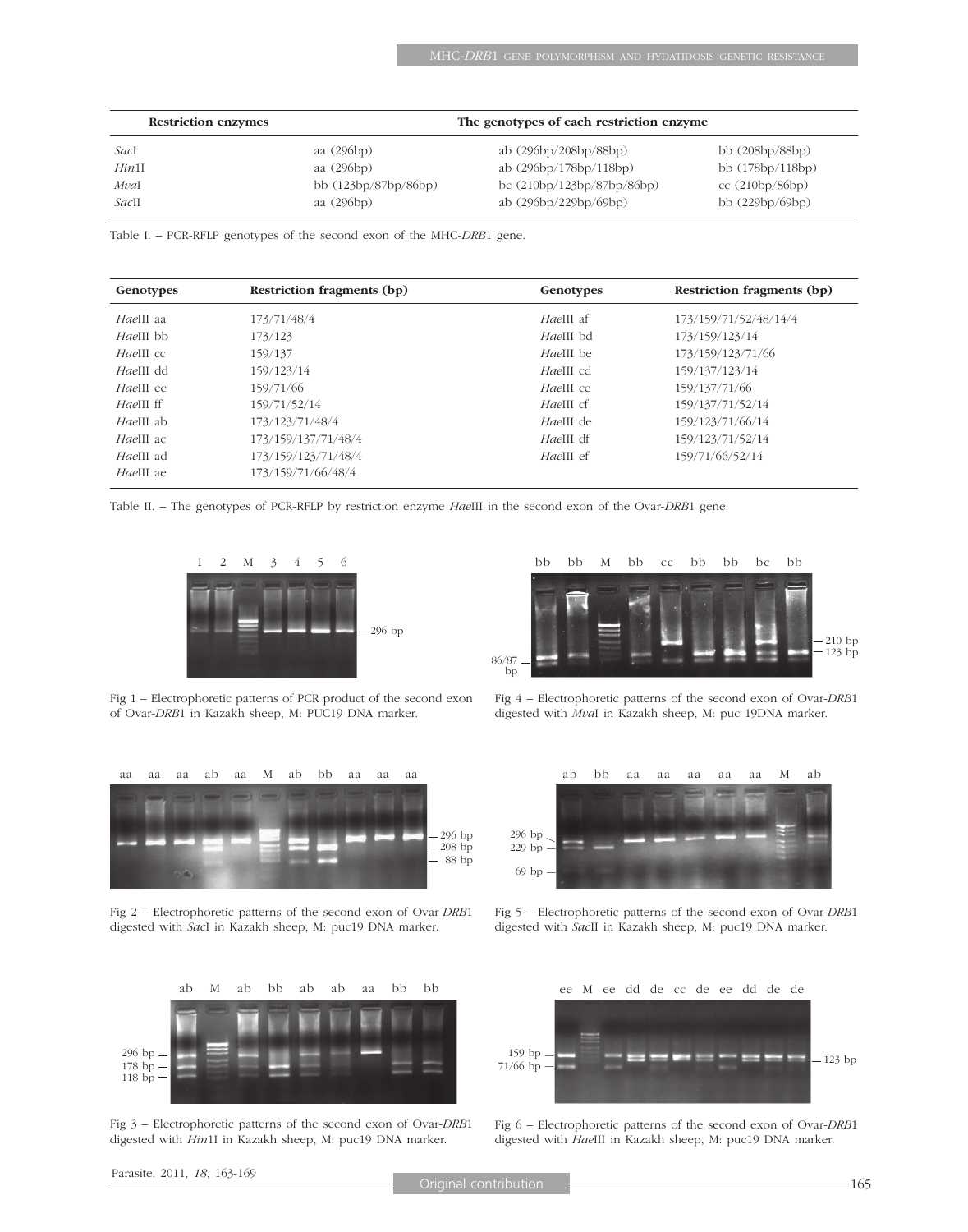### RESULTS

#### PCR AMPLIFICATION

Var-*DRB*1 exon 2 was amplified by PCR with<br>primers OLA-ERB1, OLA-HL031, and OLA-<br>XRBI. A 296-bp band corresponding to the<br>expected size of exon 2 was observed by 1.5 % agaprimers OLA-ERB1, OLA-HL031, and OLA-XRBI. A 296-bp band corresponding to the expected size of exon 2 was observed by 1.5 % agarose gel electrophoresis (Fig. 1).

### PCR-RFLP

Restriction enzyme analysis with *Sac*I, *Hin*1I, *Mva*I, *Sac*II and *Hae*III produced restriction patterns and allele frequencies in accordance with that reported by Konnai *et al*. (2003). Restriction patterns are shown in Table I (*Sac*I, *Hin*1I, *Mva*I, *Sac*II) and Table II (*Hae*III); fragments the genotypic restriction map is shown in Figs 2-6; and a diagram of this exonic region, the cleavage sites is shown in Fig. 7. The Ovar-*DRB*1 exon 2 of Chinese Merino, Duolang and Kazakh sheep was analyzed by PCR-RFLP using restriction enzymes *Sac*II (two alleles, three genotypes), *Mva*I (two alleles, three genotypes), *Sac*I (two alleles, three genotypes), *Hin*1I (two alleles, three genotypes), and *Hae*III (six

restriction profiles, 19 patterns). Polymorphisms were detected at base pairs 229, 225, 208, 210, 178, 173, 159, 87.

### CHI-SQUARE ANALYSIS

The Ovar-*DRB*1 exon 2 alleles of three breeds were analyzed by  $\chi^2$  test to determine whether they were consistent with the Hardy-Weinberg distribution, using data shown in Table 3. The  $\chi^2$  value of the patterns in Kazakh sheep were 173.85 (*Mva*I; 2 degrees of freedom [df]; *P* < 0.01), 9.24 (*Sac*I; 2 df; *P* < 0.01), 0.33 (*Sac*II; 2 df; *P* > 0.05), and 5.84 (*Hin*1I; 2 df; *P* > 0.05). These results indicated that patterns produced with restriction enzymes *Sac*II and *Hin*1I were in Hardy-Weinberg equilibrium, while patterns produced by restriction enzymes *Mva*I and *Sac*I were not.

The  $\chi^2$  value of patterns in Duolang sheep were 1.25 (*Mva*I; *P* > 0.05), 13.63 (*Sac*I; *P* < 0.01), 7.44 (*Sac*II; *P* < 0.05), and 16.11 (*Hin*1I; *P* < 0.01). These results suggested that patterns produced by *Mva*I were in Hardy-Weinberg equilibrium, while patterns produced by *Sac*I, *Sac*II and *Hin*1I were not.

The  $\chi^2$  value of patterns in Chinese Merino sheep were 0.03 (*Mva*I; *P* > 0.05), 1.62 (*Sac*I; *P* > 0.05), 0.38 (*Sac*II;



Fig 7 – The diagram of the cleavage sites and fragments in MHC-*DRB*1 second exon.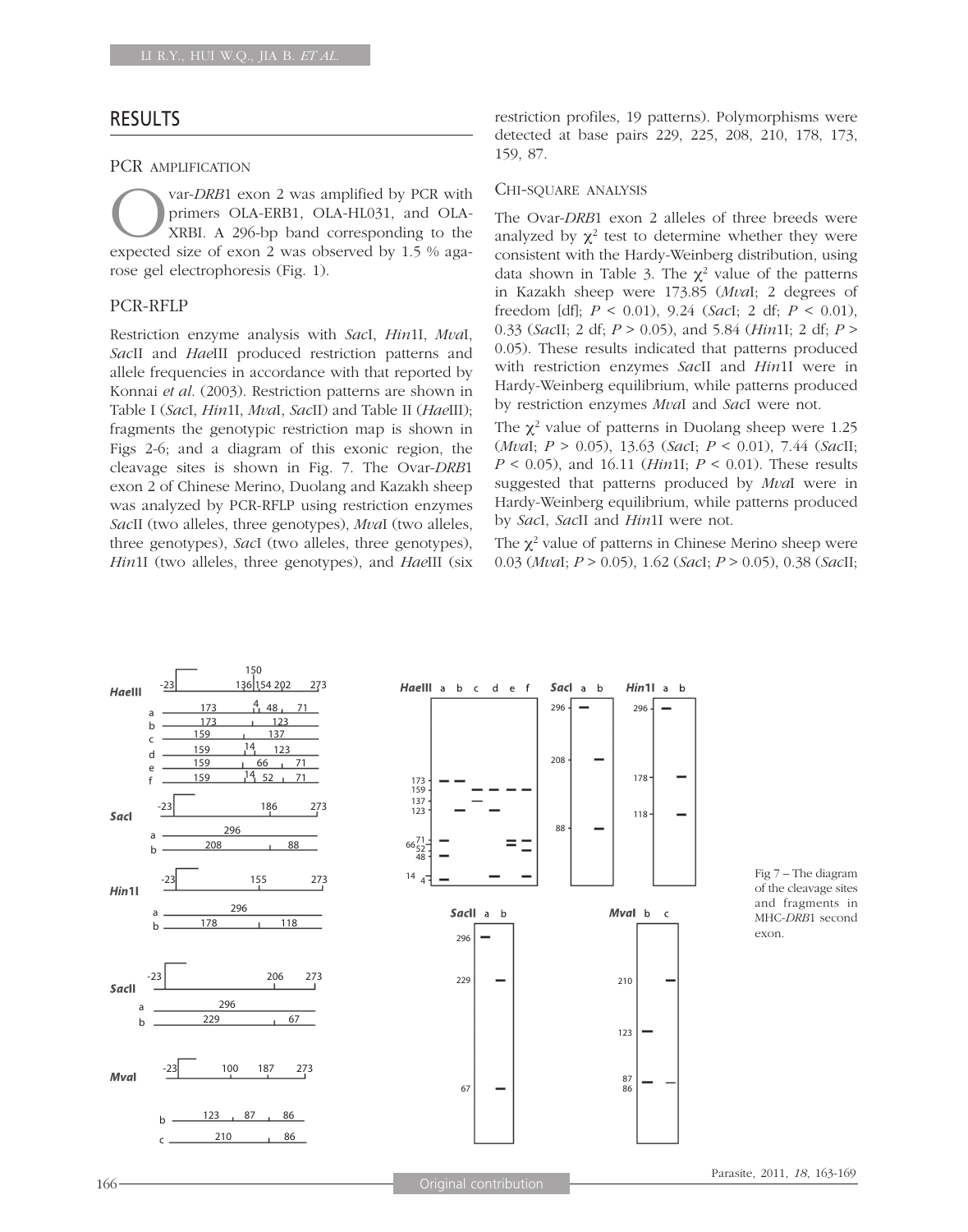*P* > 0.05), and 2.14 (*Hin*1I; *P* > 0.05). These results suggested that patterns produced by *Mva*I, *Sac*I, *Sac*II, and *Hin*1I were in Hardy-Weinberg equilibrium.

### RELATIONSHIP BETWEEN OVAR-*DRB*1 GENOTYPES AND HYDATIDOSIS RESISTANCE

Comparison of genotypes in sheep with hydatidosis and healthy controls is shown in Table III. Analysis revealed a higher frequency of patterns *Mva*Ibc, *Hin1*Iab, *Sac*IIab, *Hae*IIIde, *Hae*IIIdf, and *Hae*IIIdd (*P* < 0.01) in Kazakh sheep, *Sac*Iab (*P* < 0.05) in Duolang sheep, and *Hae*IIIab, *Hae*IIIce, *Hae*IIIde, and *Hae*IIIee (*P* < 0.01) in Chinese Merino sheep (Sinkiang Junken type) in healthy sheep compared with infected sheep, indicating a strong association between these patterns and hydatidosis resistance. Frequencies of patterns *Mva*Ibb, *Sac*IIaa, *Hin*1Ibb, *Hae*IIIef (*P* < 0.01) and *Hae*IIIab (*P* < 0.05) in Kazakh sheep, *Sac*Ibb, *Hae*IIIae, *Hin*1Iab (*P* < 0.05) and *Hae*IIIaa, *Hae*IIIbe, *Hae*IIIef (*P* < 0.01) in Duolang sheep, *Sac*IIaa (*P* < 0.05) and *Hae*IIIbd, *Hin*1Ibb, *Hae*IIIcf, *Hae*IIIef (*P* < 0.01) in Chinese Merino sheep (Sinkiang Junken type) were lower in healthy sheep compared with infected sheep, indicating a strong association between these patterns and hydatidosis susceptibility.

## DISCUSSION AND CONCLUSION

t present, both domestic and international<br>studies have indicated that MHC genes show<br>extensive polymorphism in humans, mice,<br>cattle (Blattman *et al.* 1993: Xu *et al.* 1993) sheep studies have indicated that MHC genes show extensive polymorphism in humans, mice, cattle (Blattman *et al*., 1993; Xu *et al*., 1993), sheep, goats (Amills & Francino, 1995, 1996; Yang *et al*., 2006;

|              | <b>Chinese Merino sheep</b><br>(Sinkiang Junken type) |                             | Kazakh sheep    |                      | Duolang sheep |                      |
|--------------|-------------------------------------------------------|-----------------------------|-----------------|----------------------|---------------|----------------------|
| Genotypes    | Controls                                              | Hydatidosis<br><b>Sheep</b> | Controls        | Hydatidosis<br>Sheep | Controls      | Hydatidosis<br>Sheep |
| MvaIbb       | 0.668(392)                                            | 0.650(262)                  | 0.623(246)      | $0.798**$ (241)      | 0.569(62)     | 0.593(32)            |
| MvaIbc       | 0.291(171)                                            | 0.325(131)                  | $0.377**$ (149) | 0.199(60)            | 0.349(38)     | 0.333(18)            |
| MvaIcc       | 0.041(24)                                             | 0.025(10)                   | 0(0)            | 0.003(1)             | 0.083(9)      | 0.074(4)             |
| SacIaa       | 0.472(262)                                            | 0.495(207)                  | 0.546(219)      | 0.481(142)           | 0.312(38)     | 0.386(27)            |
| SacIab       | 0.452(251)                                            | 0.416(174)                  | 0.354(142)      | 0.390(115)           | $0.648*(79)$  | 0.486(34)            |
| SacIbb       | 0.076(42)                                             | 0.089(37)                   | 0.100(40)       | 0.129(38)            | 0.041(5)      | $0.128*(9)$          |
| SacIIaa      | 0.612(322)                                            | $0.686**$ (277)             | 0.704(285)      | $0.805**$ (243)      | 0.500(43)     | 0.444(20)            |
| SacIIab      | 0.338(178)                                            | 0.280(113)                  | $0.277**$ (112) | 0.185(56)            | 0.454(39)     | 0.511(23)            |
| SacIIbb      | 0.049(26)                                             | 0.035(14)                   | 0.020(8)        | 0.010(3)             | 0.047(4)      | 0.045(2)             |
| Hin1Iaa      | 0.224(124)                                            | 0.195(82)                   | 0.355(142)      | 0.361(109)           | 0.107(13)     | 0.029(2)             |
| $H\!in$ 1Iab | 0.495(274)                                            | 0.441(185)                  | $0.498**$ (199) | 0.371(112)           | 0.549(67)     | $0.714*(50)$         |
| $Hin1I$ bb   | 0.282(156)                                            | $0.364**$ (153)             | 0.148(59)       | $0.268**$ (81)       | 0.344(42)     | 0.257(18)            |
| HaeIIIaa     | 0.092(50)                                             | 0.090(38)                   | 0.024(10)       | 0.049(15)            | 0.041(5)      | $0.129**$ (9)        |
| HaeIIIab     | $0.059**$ (32)                                        | 0.017(7)                    | 0.009(4)        | $0.030*(9)$          | 0.123(15)     | 0.071(5)             |
| HaeIIIac     | 0.024(13)                                             | 0.040(17)                   | 0.007(3)        | 0.010(3)             | 0.033(4)      | 0.043(3)             |
| HaeIIIad     | 0(0)                                                  | 0.002(1)                    | 0.007(3)        | 0.007(2)             | 0.008(1)      | 0(0)                 |
| HaeIIIae     | 0.037(20)                                             | 0.050(21)                   | 0.034(14)       | 0.040(12)            | 0(0)          | $0.057**$ (4)        |
| HaeIIIaf     | 0.009(5)                                              | 0.019(8)                    | 0.010(4)        | 0.013(4)             | 0.049(6)      | 0.028(2)             |
| HaeIIIbb     | 0.037(20)                                             | 0.019(8)                    | 0(0)            | 0(0)                 | 0.033(4)      | 0(0)                 |
| HaeIIIbd     | 0.004(2)                                              | $0.021**$ (9)               | 0(0)            | 0(0)                 | 0.025(3)      | 0(0)                 |
| HaeIIIbe     | 0.004(2)                                              | 0.012(5)                    | 0(0)            | (0)                  | 0.008(1)      | $0.229**$ (16)       |
| HaeHIcc      | 0.092(50)                                             | 0.126(53)                   | 0.092(38)       | 0.113(34)            | 0.074(9)      | 0.057(4)             |
| HaeIIIcd     | 0.013(7)                                              | 0(0)                        | 0(0)            | 0(0)                 | 0(0)          | 0(0)                 |
| HaeIIIce     | $0.112**$ (61)                                        | 0.064(27)                   | 0.082(34)       | 0.079(24)            | 0.131(16)     | 0.086(6)             |
| HaeIIIcf     | 0.013(7)                                              | $0.066**$ (28)              | 0.034(14)       | 0.013(4)             | 0.098(12)     | 0.014(1)             |
| HaeIIIdd     | 0.029(16)                                             | 0.024(10)                   | $0.101**$ (42)  | 0.036(11)            | 0.008(1)      | 0(0)                 |
| HaeIIIde     | $0.099**$ (54)                                        | 0.033(14)                   | $0.121**$ (50)  | 0.030(9)             | 0.041(5)      | 0(0)                 |
| HaeIIIdf     | 0.037(20)                                             | 0.042(18)                   | 0.053(22)       | 0.013(4)             | 0.057(7)      | 0.057(4)             |
| HaeIIIee     | $0.220**$ (120)                                       | 0.149(63)                   | 0.253(105)      | 0.318(96)            | 0.148(18)     | 0.071(5)             |
| HaeIIIef     | 0.073(40)                                             | $0.173**$ (73)              | 0.113(47)       | $0.192**$ (58)       | 0.008(1)      | $0.114**$ (8)        |
| HaeIIIff     | 0.050(27)                                             | 0.052(22)                   | 0.058(24)       | 0.056(16)            | 0.115(14)     | 0.043(3)             |

The same genotypes in healthy group and hydatidosis group of one breed sheep,  $* P < 0.05$ ,  $* P < 0.01$ .

Table III. – Genotypic frequencies of the second exon of the MHC-*DRB*1 gene in healthy group and hydatidosis group of three breeds sheep.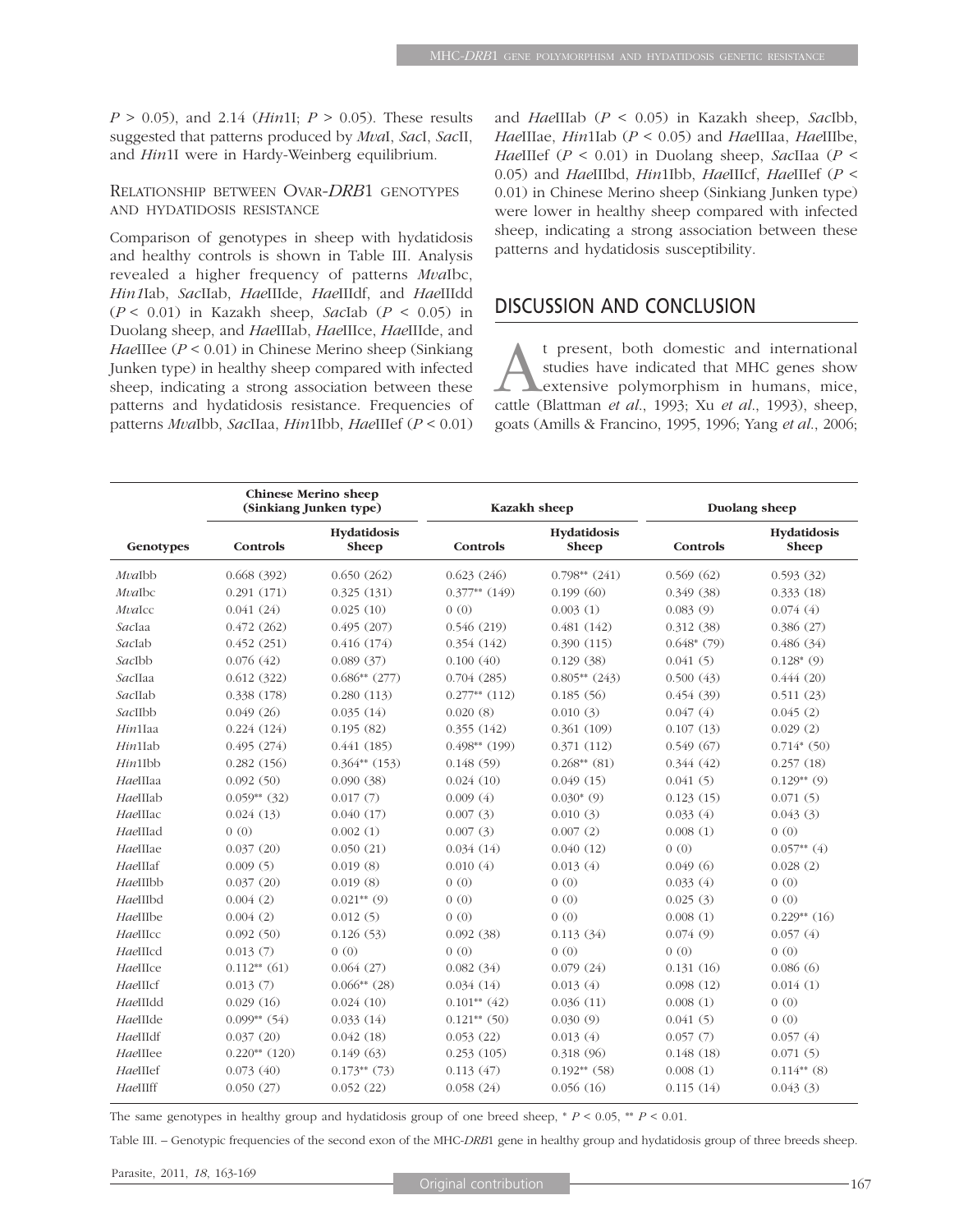Sun *et al*., 2004), and chickens (Xu *et al*., 2005). Using PCR-RFLP, Yang *et al*. (2006) and Sun *et al*. (2004) investigated the MHC-*DRB*3 polymorphism in sheep and goats. Konnai *et al*. (2003) determined the Ovar-*DRB*1 exon 2 polymorphisms of 52 Suffolk sheep by PCR-RFLP with restriction enzymes *Sac*I (two alleles), *Sac*II (two alleles), *Hin*1I (two alleles), and *Hae*III (six alleles), which was consistent with our results. Peng *et al*. (2007) determined Ovar-*DRB*1 exon 2 polymorphisms of 211 Chinese Merino sheep (Sinkiang Junken type) by PCR-RFLP with restriction enzymes *Sac*I (two alleles, three genotypes) and *Hin*1I (two alleles, three genotypes), which was also consistent with our results. However, six alleles and 15 patterns were found using the restriction enzyme *Hae*III in their study, while six alleles and 19 patterns were found using this enzyme in the present study. This difference may be due to different numbers and species of sheep. Last but not the least, the genotypes of *Hae*III bc and bf weren't appearance in the population which we chosen. Perhaps they will be found in a larger population.

Ovar-*DRB*1 is a principal member of MHC class II DRB in sheep (Deverson *et al*., 1991; Scott *et al*., 1991; Ballingall *et al*., 1992). It is often used as a genetic marker in disease association studies (reviewed by Dukkipati *et al*., 2006). Azab *et al*. (2004) demonstrated that people who carry human leukocyte antigen (HLA)-DR3 and HLA-DR11 were at high risk for cystic echinococcosis (CE), and those with HLA-DR3 were more susceptible to complications. Shcherbakov & Monje-Barredo (1989) showed that people with HLA-B5 and B18 of HLA I antigen were at high risk for CE, while those with HLA-B14 and B27 had resistance to CE. In addition, Schwaiger *et al*. (1995) and Sayers *et al*., (2005) found that MHC-*DRB*1 was related to nematode resistance. Taken together, these results show that MHC polymorphisms are closely associated with parasite resistance or susceptibility. In the present study, the Ovar-*DRB*1 exon 2 polymorphisms in three breeds of sheep were also shown to be associated with hydatidosis resistance and susceptibility (Table III).

Analysis of the restriction patterns revealed that Chinese Merino sheep (Sinkiang Junken type), Duolang sheep, and Kazakh sheep with the pattern *Hae*IIIef all had high hydatidosis susceptibility. Chinese Merino (Sinkiang Junken type) and Kazakh sheep with the pattern *Hae*IIIde had strong hydatidosis resistance; in Duolang sheep, the *Hae*IIIde appeared to confer some hydatidosis resistance, but the association was not statistically significant. In addition, restriction analysis using enzyme *Hae*III produced 19 patterns in Chinese Merino sheep (Sinkiang Junken type) in the present study; however, four of these patterns (*Hae*IIIbb, *Hae*IIIbd, *Hae*IIIbe, *Hae*IIIcd) were not detected in Kazakh sheep, and three of these patterns (*Hae*IIIcd, *Hae*IIIad, *Hae*IIIae) were not detected in Duolang sheep. Kazakh sheep are the local sheep of Sinkiang Province. The Duolang sheep is a cross between Feitun sheep from Afghanistan and local sheep from Kashi City of Sinkiang (Jiang *et al*., 2006). The Chinese Merino sheep (Sinkiang Junken type) is a cross between a Merino ram from Australia and Sinkiang Junken sheep. The difference among the three breeds in *Hae*III patterns of the Ovar-*DRB*1 second exon may be due to different breeding histories.

In the present research, we screened restriction patterns associated with hydatidosis resistance and susceptibility in three sheep breeds by PCR-RFLP. Additional research is needed to determine whether these patterns could serve as genetic markers for hydatidosis.

# ACKNOWLEDGEMENTS

V/Te thank the people who provided samples from the regimental farms in Sinkiang. This study was supported by a grant from the Natural Science Foundation of China (30660124) to Prof. Bin Jia.

## **REFERENCES**

- AMILLS M. & FRANCINO O. Nest PCR allows the characterization of Taq I and Pst I RFLPs in the second exon of the Caprine MHC class II DRB gene. *Veterinary Immunology and Immunopathology*, 1995, *48*, 313-321.
- AMILLS M. & FRANCINO O. A PCR-RFLP typing method for the Caprine MHC class II DRB gene.*Veterinary Immunology and Immunopathology*, 1996, *55*, 255-260.
- ANDERSEN F.L., OUHELLI H. & KASHANI M. Compendium on cystic echinococcosis. Brigham Young University, Provo, UT, 1997.
- AZAB M.E., BISHARA S.A., RAMZY R.M., OTEIFA N.M., EL-HOSEINY L.M. & AHMED M.A. The evaluation of HLA-DRB1 antigens as susceptibility markers for unilocular cystic echinococcosis in Egyptian patients. *Parasitology Research*, 2004, *92* (6), 473-477.
- BALLINGALL K.T., WRIGHT H., REDMOND J., DUTIA B.M., HOPKINS J., LANG J., DEVERSON E.V., HOWARD J.C., PURI N. & HAIG D. Expression and characterization of ovine major histocompatibility complex class II (OLA-DR) genes. *Animal Genetics*, 1992, *23*, 347-359.
- BLATTMAN A.W., HULME D.J. & KINGHORN B.P. A search for associations between major histocompatibility complex restriction fragment length polymorphism bands and resistances to Haemonchus contours infection in sheep. *Animal Genetics*, 1993, *24*, 277-282.
- BRILES W.E., STONE H.A. & COLE R.K. Marek's disease: effects of B histocompatibility alloalleles in resistant and susceptible chicken lines. *Science*, 1977, *195*, 193-195.